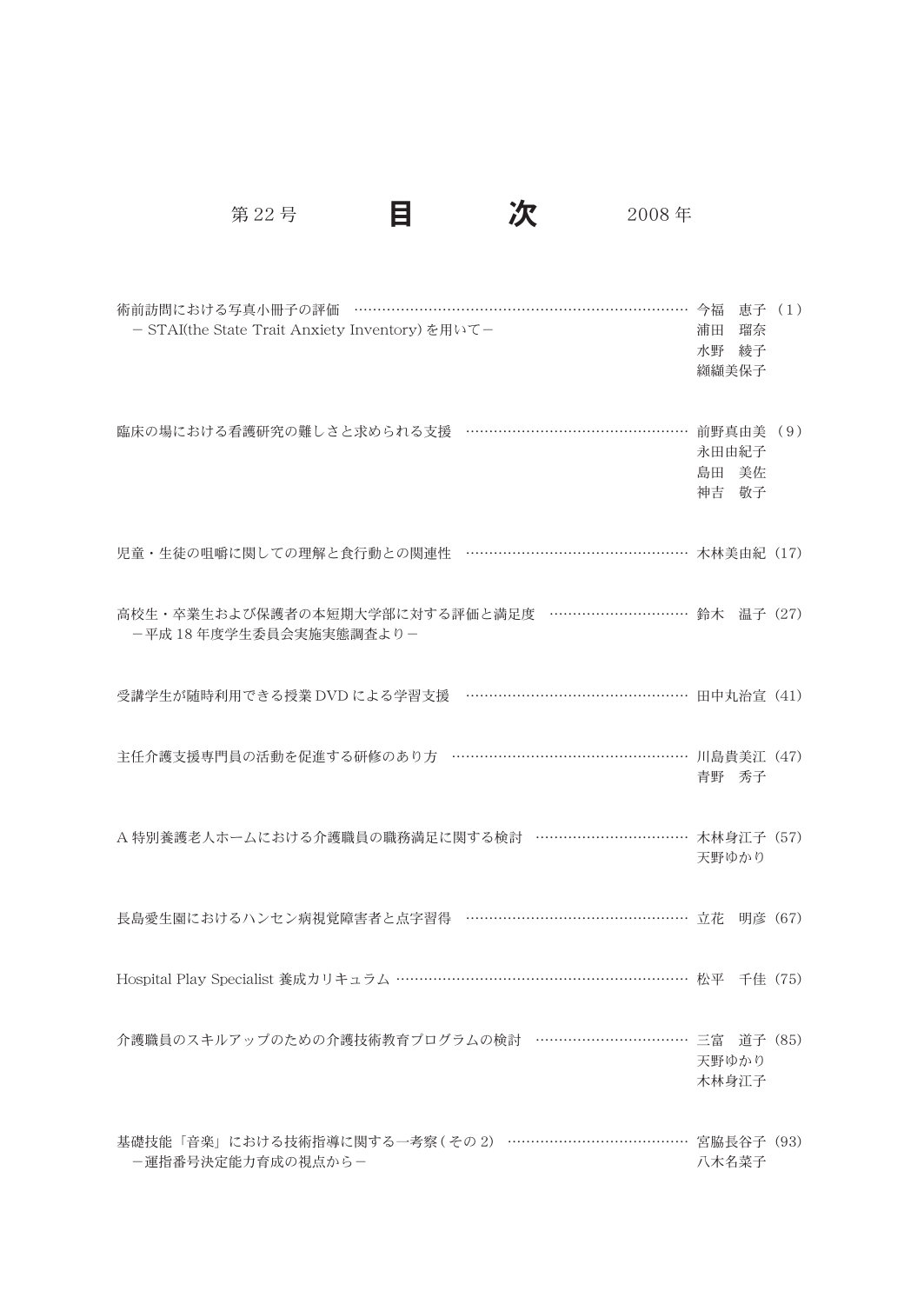## Annual Report

## of

## University of Shizuoka, Junior College

(Shizuoka Kenritsu Daigaku Tanki Daigakubu)

| No.22                                                                                                             | 2008                                                                                                      |
|-------------------------------------------------------------------------------------------------------------------|-----------------------------------------------------------------------------------------------------------|
| IMAFUKU Keiko URATA Runa MIZUNO Ayako KOKETSU Mihoko<br>- Using STAI(the State Trait Anxiety Inventory) -         | The Evaluation of Illustrated Brochures in Preoperative Visit manufacture (1)                             |
| MAENO Mayumi NAGATA Yukiko SHIMADA Misa KANKI Takako                                                              |                                                                                                           |
| KIBAYASHI Miyuki                                                                                                  | Relation between Dietary Activity Understanding of a Mastication of Children ···················· (17)    |
| <b>SUZUKI Atsuko</b><br>and a Satisfactory Degree for this Junior College                                         |                                                                                                           |
| TANAKAMARU Harunobu                                                                                               | Learning Support by the Lecture DVD Which Attendance Students Can Use at Any Time …… (41)                 |
| KAWASHIMA Kimie AONO Hideko                                                                                       | The Ideal Method of the Traning Program to Promote Activity of the Chief Care Manager $\cdots$ (47)       |
| KIBAYASHI Mieko AMANO Yukari                                                                                      |                                                                                                           |
| TACHIBANA Akehiko<br>in National Sanatorium Nagashima aiseien                                                     | Visually Impaired People with Hansen's Disease and Braille Acquisition ····························· (67) |
| MATSUDAIRA Chika                                                                                                  |                                                                                                           |
| MITOMI Michiko<br>AMANO Yukari KIBAYASHI Mieko                                                                    | An Examination of a Care Technical Education Program for Skill up of Care Staff (all approximates) (85)   |
| MIYAWAKI Haseko YAGI Nanako<br>- From a Viewpoint of Bringing up Students' Ability for Their Fingering Decision - |                                                                                                           |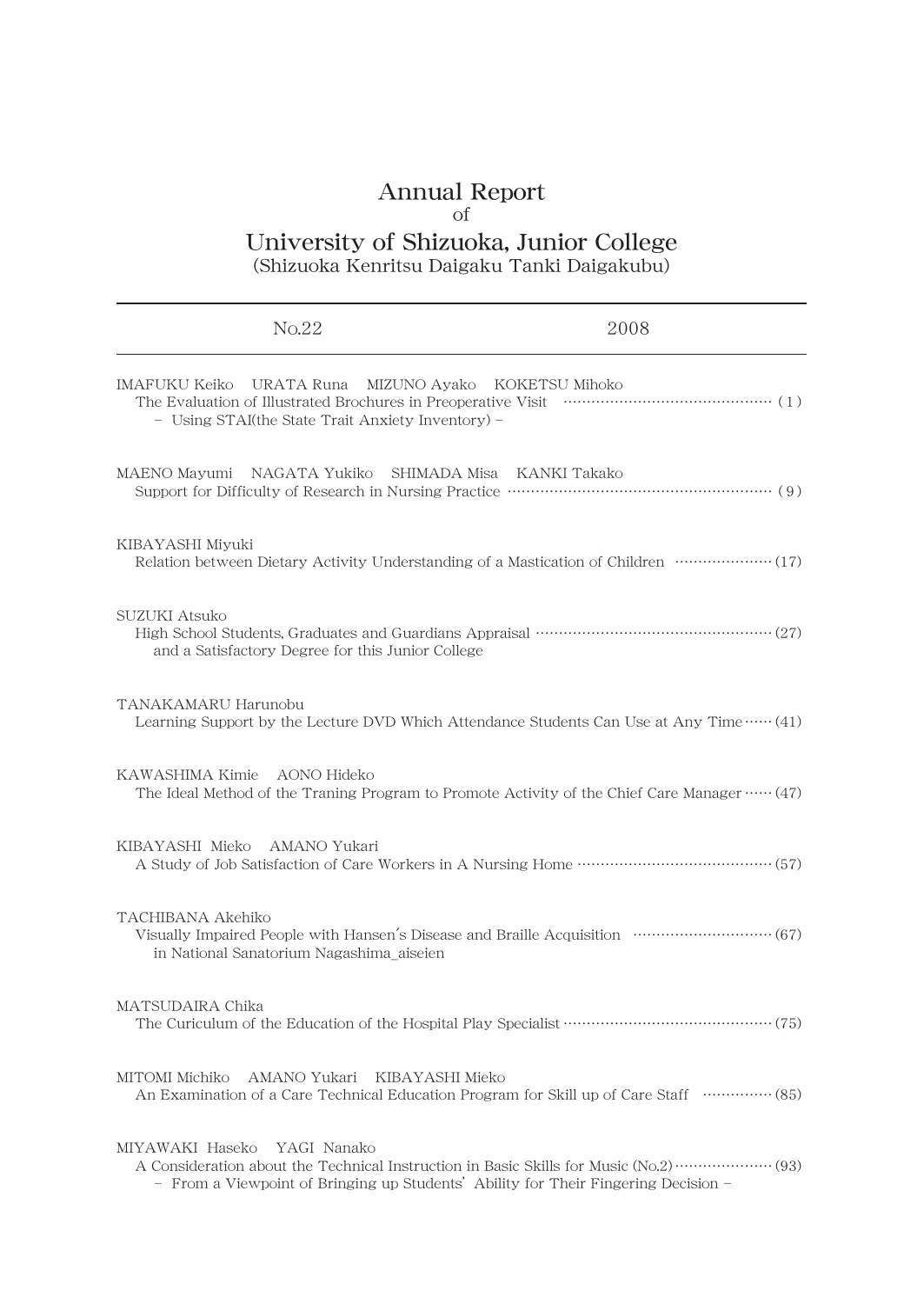| 第 22 -W号                                                 | Ħ |                                                        | 2008年 |       |  |
|----------------------------------------------------------|---|--------------------------------------------------------|-------|-------|--|
|                                                          |   | (http://oshika.u-shizuoka-ken.ac.jp/outline/research/) |       |       |  |
| 1.2007 年度入学生の情報リテラシー………………………………………………………………………… 原 田 茂 治 |   |                                                        |       | 野村卓志  |  |
| 2.特殊編成のための編曲に関する考察 ……………………………………………………………………… 原 田 大 雪   |   |                                                        |       | 宮脇長谷子 |  |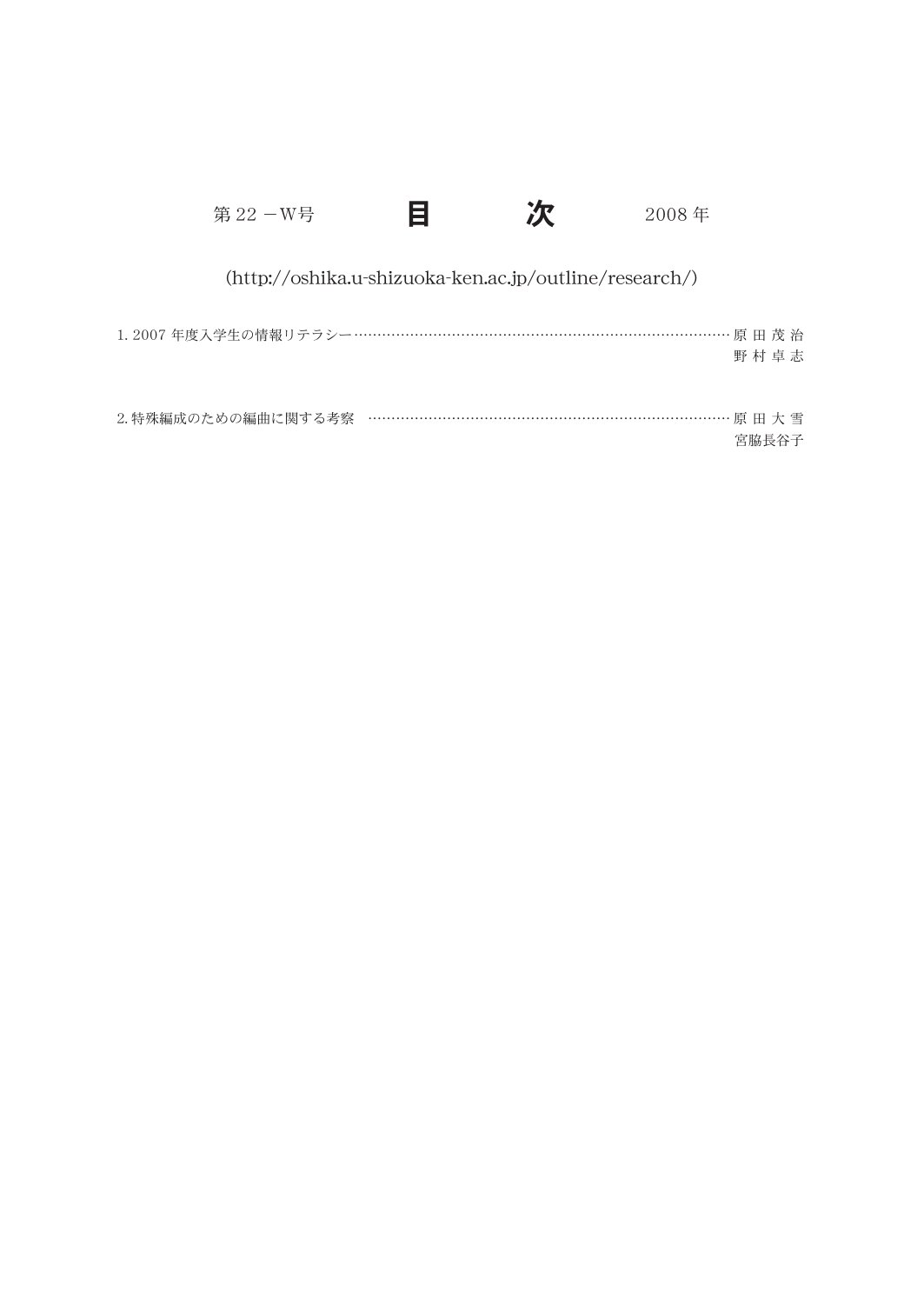## Annual Report (Web Edition) of University of Shizuoka, Junior College

(Shizuoka Kenritsu Daigaku Tanki Daigakubu)

http://oshika.u-shizuoka-ken.ac.jp/outline/research/

| $No.22-W$ | 2008 |
|-----------|------|
|           |      |

- 1.HARADA Shigeharu NOMURA Takushi The Information Literacy of Our 2007 Year Freshmen
- 2.HARADA Hiroyuki MIYAWAKI Haseko Some Considerations on Arrangement for Specific Orchestration